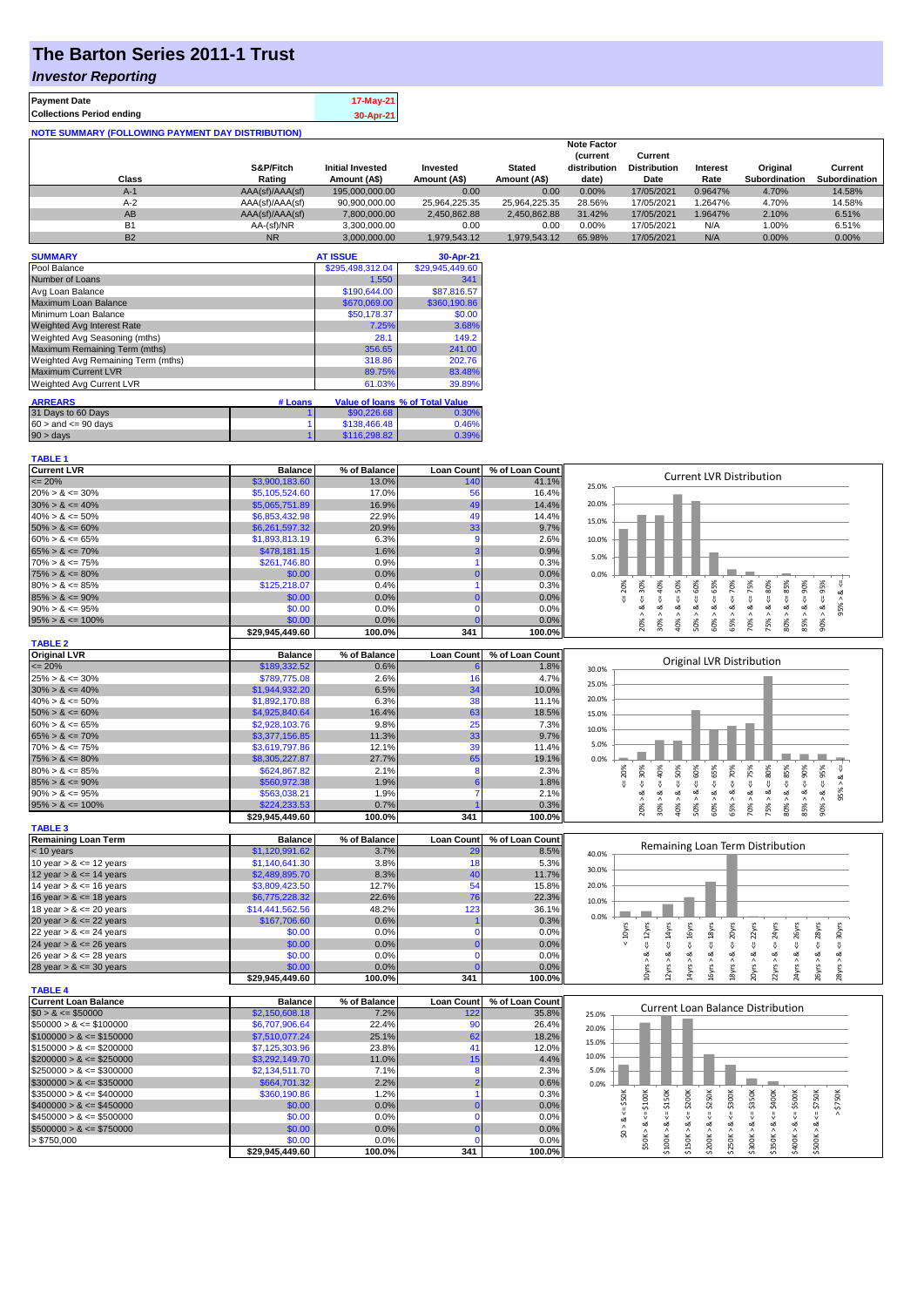### **The Barton Series 2011-1 Trust**

#### *Investor Reporting*

| <b>Payment Date</b>                                                       |                                    | 17-May-21             |                          |                          |                                                                                                                                                                                                                                |
|---------------------------------------------------------------------------|------------------------------------|-----------------------|--------------------------|--------------------------|--------------------------------------------------------------------------------------------------------------------------------------------------------------------------------------------------------------------------------|
| <b>Collections Period ending</b>                                          |                                    | 30-Apr-21             |                          |                          |                                                                                                                                                                                                                                |
| <b>TABLE 5</b>                                                            |                                    |                       |                          |                          |                                                                                                                                                                                                                                |
| <b>Loan Seasoning</b><br>$= 6$ mths                                       | <b>Balance</b><br>\$0.00           | % of Balance<br>0.0%  | <b>Loan Count</b>        | % of Loan Count<br>0.0%  | Loan Seasoning Distribution<br>100.0%                                                                                                                                                                                          |
| $> 8 \le 12$ mth                                                          | \$0.00                             | 0.0%                  | $\Omega$                 | 0.0%                     | 90.0%<br>80.0%                                                                                                                                                                                                                 |
| $12 > 8 \le 18$ mths                                                      | \$0.00                             | 0.0%                  | $\Omega$                 | 0.0%                     | 70.0%                                                                                                                                                                                                                          |
| $18 > 8 \le 24$ mths                                                      | \$0.00                             | 0.0%                  | $\mathbf{0}$             | 0.0%                     | 60.0%<br>50.0%                                                                                                                                                                                                                 |
| $2 > 8 \le 3$ years<br>$3 > 8 \le 4$ years                                | \$0.00<br>\$0.00                   | 0.0%<br>0.0%          | $\Omega$<br>$\Omega$     | 0.0%<br>0.0%             | 40.0%                                                                                                                                                                                                                          |
| $4 > 8 \le 5$ years                                                       | \$0.00                             | 0.0%                  | $\Omega$                 | 0.0%                     | 30.0%<br>20.0%                                                                                                                                                                                                                 |
| $5 > 8 \le 6$ years                                                       | \$0.00                             | 0.0%                  | $\mathbf 0$              | 0.0%                     | 10.0%                                                                                                                                                                                                                          |
| $6 > 8 \le 7$ years                                                       | \$0.00                             | 0.0%                  | $\Omega$                 | 0.0%                     | 0.0%                                                                                                                                                                                                                           |
| $7 > 8 \le 8$ years                                                       | \$0.00                             | 0.0%                  | $\Omega$                 | 0.0%                     | $x = 6$ mths<br>$\leq 12$ mth<br>$12 > 8 \le 18$ mths<br>$8 > 8 < = 9$ years<br>24 mths<br>$2 > 8 < = 3$ years<br>$4 > 8 < = 5$ years<br>6 years<br>$6 > 8 < z < 7$ years<br>$<=8$ years<br>$9 > 8 < 10$ years<br>$<= 4$ years |
| $8 > 8 \le 9$ years                                                       | \$0.00                             | 0.0%                  | $\bf{0}$                 | 0.0%                     | $\&<$ $=$<br>$\overset{  }{\mathsf{v}}$                                                                                                                                                                                        |
| $9 > 8 \le 10$ years                                                      | \$0.00                             | 0.0%                  | $\Omega$<br>341          | 0.0%                     | ∞<br>$\hat{r}$<br>$\hat{\mathsf{b}}$<br>$\hat{z}$                                                                                                                                                                              |
| > 10 years                                                                | \$29,945,449.60<br>\$29,945,449.60 | 100.0%<br>100.0%      | 341                      | 100.0%<br>100.0%         | 18 > 8.                                                                                                                                                                                                                        |
| <b>TABLE 6</b>                                                            |                                    |                       |                          |                          |                                                                                                                                                                                                                                |
| Postcode Concentration (top 10 by value)                                  | <b>Balance</b>                     | % of Balance          | <b>Loan Count</b>        | % of Loan Count          | Geographic Distribution                                                                                                                                                                                                        |
| 5700                                                                      | \$1,362,200.38                     | 4.5%                  | 16                       | 4.7%                     | 0.2%                                                                                                                                                                                                                           |
| 2617                                                                      | \$902,146.71                       | 3.0%                  | 5                        | 1.5%                     | 17.7%                                                                                                                                                                                                                          |
| 5159<br>5108                                                              | \$792,929.03<br>\$740,850.73       | 2.6%<br>2.5%          | 6<br>7                   | 1.8%<br>2.1%             |                                                                                                                                                                                                                                |
| 5162                                                                      | \$718,526.06                       | 2.4%                  |                          | 2.1%                     | 5.2%                                                                                                                                                                                                                           |
| 2605                                                                      | \$650,664.19                       | 2.2%                  |                          | 1.2%                     |                                                                                                                                                                                                                                |
| 2620                                                                      | \$588,129.20                       | 2.0%                  | 5                        | 1.5%                     | 56.9%                                                                                                                                                                                                                          |
| 5095                                                                      | \$531,998.63                       | 1.8%                  | 5                        | 1.5%                     |                                                                                                                                                                                                                                |
| 2906                                                                      | \$508,379.92                       | 1.7%                  | 6                        | 1.8%                     | 20.1%                                                                                                                                                                                                                          |
| 2614                                                                      | \$504,160.56                       | 1.7%                  | 5                        | 1.5%                     |                                                                                                                                                                                                                                |
| <b>TABLE 7</b>                                                            |                                    |                       |                          |                          | $\blacksquare$ SA<br>ACT NSW WA Other                                                                                                                                                                                          |
| <b>Geographic Distribution</b>                                            | <b>Balance</b>                     | % of Balance          | <b>Loan Count</b>        | % of Loan Count          |                                                                                                                                                                                                                                |
| <b>Australian Capital Territory</b>                                       | \$6,022,856.32                     | 20.1%                 | 61                       | 17.9%                    |                                                                                                                                                                                                                                |
| New South Wales                                                           | \$1,548,450.58                     | 5.2%                  | 13                       | 3.8%                     | Metro / Non-Metro / Inner City Distribution                                                                                                                                                                                    |
| <b>Northern Territory</b><br>Queensland                                   | \$0.00<br>\$0.00                   | 0.0%<br>0.0%          | $\mathbf 0$<br>$\Omega$  | 0.0%<br>0.0%             | 0.7%                                                                                                                                                                                                                           |
| South Australia                                                           | \$17,035,788.70                    | 56.9%                 | 214                      | 62.8%                    | 17.6%                                                                                                                                                                                                                          |
| Tasmania                                                                  | \$0.00                             | 0.0%                  | $\Omega$                 | 0.0%                     |                                                                                                                                                                                                                                |
| Victoria                                                                  | \$47,902.66                        | 0.2%                  | 2                        | 0.6%                     |                                                                                                                                                                                                                                |
| Western Australia                                                         | \$5,290,451.34                     | 17.7%                 | 51                       | 15.0%                    |                                                                                                                                                                                                                                |
|                                                                           | \$29,945,449.60                    | 100.0%                | 341                      | 100.0%                   |                                                                                                                                                                                                                                |
| <b>TABLE 8</b><br>Metro/Non-Metro/Inner-City                              |                                    |                       |                          | % of Loan Count          |                                                                                                                                                                                                                                |
| Metro                                                                     | <b>Balance</b><br>\$24,460,218.74  | % of Balance<br>81.7% | <b>Loan Count</b><br>278 | 81.5%                    | 81.7%                                                                                                                                                                                                                          |
| Non-metro                                                                 | \$5,274,907.18                     | 17.6%                 | 61                       | 17.9%                    |                                                                                                                                                                                                                                |
| Inner city                                                                | \$210,323.68                       | 0.7%                  |                          | 0.6%                     |                                                                                                                                                                                                                                |
|                                                                           | \$29,945,449.60                    | 100.0%                | 341                      | 100.0%                   | $M$ Metro<br>Non-metro<br>Inner city                                                                                                                                                                                           |
| <b>TABLE 9</b>                                                            |                                    |                       |                          |                          |                                                                                                                                                                                                                                |
| <b>Property Type</b>                                                      | <b>Balance</b>                     | % of Balance          | <b>Loan Count</b>        | % of Loan Count          | Occupancy Type Distribution                                                                                                                                                                                                    |
| <b>Residential House</b><br><b>Residential Unit</b>                       | \$27,520,528.56<br>\$2,424,921.04  | 91.9%<br>8.1%         | 312<br>29                | 91.5%<br>8.5%            |                                                                                                                                                                                                                                |
| Rural                                                                     | \$0.00                             | 0.0%                  | $\mathbf 0$              | 0.0%                     | 6.7%                                                                                                                                                                                                                           |
| Semi-Rural                                                                | \$0.00                             | 0.0%                  | 0                        | 0.0%                     |                                                                                                                                                                                                                                |
| <b>High Density</b>                                                       | \$0.00                             | 0.0%                  | $\Omega$                 | 0.0%                     |                                                                                                                                                                                                                                |
|                                                                           | \$29,945,449.60                    | 100.0%                | 341                      | 100.0%                   |                                                                                                                                                                                                                                |
| <b>TABLE 10</b>                                                           |                                    |                       |                          |                          |                                                                                                                                                                                                                                |
| <b>Occupancy Type</b><br>Owner Occupied                                   | <b>Balance</b><br>\$27,953,706.22  | % of Balance<br>93.3% | Loan Count<br>316        | % of Loan Count<br>92.7% |                                                                                                                                                                                                                                |
| Investment                                                                | \$1,991,743.38                     | 6.7%                  | 25                       | 7.3%                     |                                                                                                                                                                                                                                |
|                                                                           | \$29,945,449.60                    | 100.0%                | 341                      | 100.0%                   | 93.3%                                                                                                                                                                                                                          |
| <b>TABLE 11</b>                                                           |                                    |                       |                          |                          |                                                                                                                                                                                                                                |
| <b>Employment Type Distribution</b>                                       | <b>Balance</b>                     | % of Balance          | <b>Loan Count</b>        | % of Loan Count          | Owner Occupied<br>Investment                                                                                                                                                                                                   |
| Contractor                                                                | \$365,898.09<br>\$1,052,968.25     | 1.2%                  |                          | 1.5%                     |                                                                                                                                                                                                                                |
| Pay-as-you-earn employee (casual)<br>Pay-as-you-earn employee (full time) | \$23,121,860.25                    | 3.5%<br>77.2%         | 11<br>252                | 3.2%<br>73.9%            | <b>LMI Provider Distribution</b>                                                                                                                                                                                               |
| Pay-as-you-earn employee (part time)                                      | \$2,276,639.45                     | 7.6%                  | 31                       | 9.1%                     | 3.7%                                                                                                                                                                                                                           |
| Self employed                                                             | \$1,330,057.55                     | 4.4%                  | 15                       | 4.4%                     |                                                                                                                                                                                                                                |
| No data                                                                   | \$1,798,026.01                     | 6.0%                  | 27                       | 7.9%                     |                                                                                                                                                                                                                                |
|                                                                           | \$29,945,449.60                    | 100.0%                | 341                      | 100.0%                   |                                                                                                                                                                                                                                |
| <b>TABLE 12</b>                                                           |                                    |                       |                          |                          |                                                                                                                                                                                                                                |
| <b>LMI Provider</b><br>QBE                                                | <b>Balance</b><br>\$28,841,897.20  | % of Balance<br>96.3% | <b>Loan Count</b><br>331 | % of Loan Count<br>97.1% |                                                                                                                                                                                                                                |
| Genworth                                                                  | \$1,103,552.40                     | 3.7%                  | 10                       | 2.9%                     |                                                                                                                                                                                                                                |
|                                                                           | \$29,945,449.60                    | 100.0%                | 341                      | 100.0%                   |                                                                                                                                                                                                                                |
| <b>TABLE 13</b>                                                           |                                    |                       |                          |                          | 96.3%                                                                                                                                                                                                                          |
| <b>Arrears</b>                                                            | <b>Balance</b>                     | % of Balance          | <b>Loan Count</b>        | % of Loan Count          | $\blacksquare$ QBE<br>Genworth                                                                                                                                                                                                 |
| $\leq 0$ days                                                             | \$28,752,641.85                    | 96.0%                 | 333                      | 97.7%                    |                                                                                                                                                                                                                                |
| $0 >$ and $\leq$ 30 days                                                  | \$847,815.77                       | 2.8%                  | 5                        | 1.5%                     |                                                                                                                                                                                                                                |
| $30 >$ and $\leq 60$ days<br>$60 >$ and $\leq 90$ days                    | \$90,226.68<br>\$138,466.48        | 0.3%<br>0.5%          |                          | 0.3%<br>0.3%             | Interest Rate Type Distribution                                                                                                                                                                                                |
| $90 > \text{days}$                                                        | \$116,298.82                       | 0.4%                  |                          | 0.3%                     | 12.8%                                                                                                                                                                                                                          |
|                                                                           | \$29,945,449.60                    | 100.0%                | 341                      | 100.0%                   |                                                                                                                                                                                                                                |
| <b>TABLE 14</b>                                                           |                                    |                       |                          |                          |                                                                                                                                                                                                                                |
| <b>Interest Rate Type</b>                                                 | <b>Balance</b>                     | % of Balance          | <b>Loan Count</b>        | % of Loan Count          |                                                                                                                                                                                                                                |
| Variable                                                                  | \$26,099,731.81                    | 87.2%                 | 308                      | 90.3%                    |                                                                                                                                                                                                                                |
| Fixed                                                                     | \$3,845,717.79<br>\$29,945,449.60  | 12.8%<br>100.0%       | 33<br>341                | 9.7%<br>100.0%           |                                                                                                                                                                                                                                |
| TABLE 15                                                                  |                                    |                       |                          |                          |                                                                                                                                                                                                                                |
| <b>Weighted Ave Interest Rate</b>                                         | <b>Balance</b>                     | <b>Loan Count</b>     |                          |                          | 87.2%<br><b>Fixed</b><br>■ Variable                                                                                                                                                                                            |
| <b>Fixed Interest Rate</b>                                                | 3.33%                              | 33                    |                          |                          |                                                                                                                                                                                                                                |